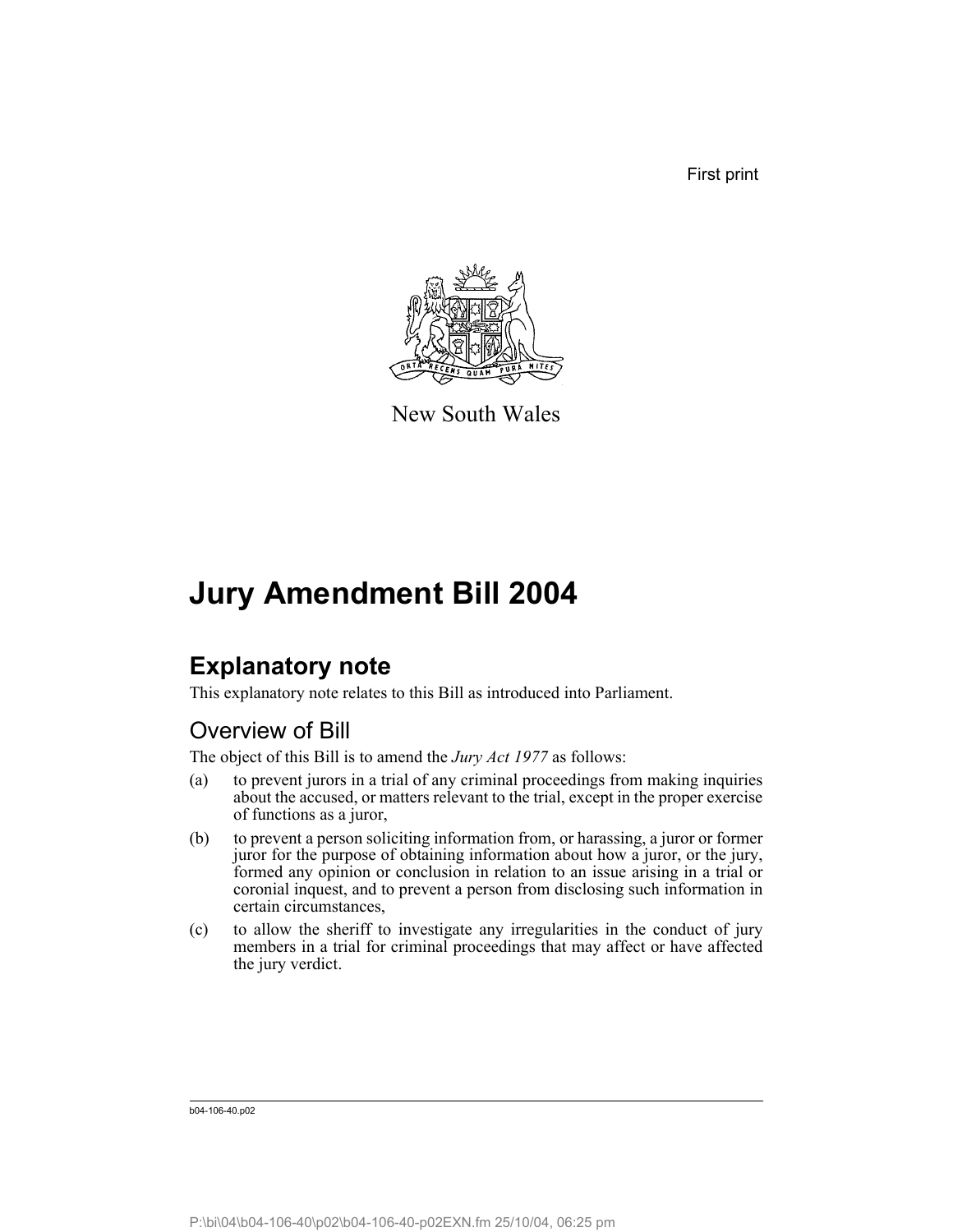Explanatory note

## Outline of provisions

**Clause 1** sets out the name (also called the short title) of the proposed Act.

**Clause 2** provides for the commencement of the proposed Act on the date of assent.

**Clause 3** is a formal provision that gives effect to the amendments to the *Jury Act 1977* set out in Schedule 1.

## **Schedule 1 Amendments**

### **Inquiries by jurors about trial matters**

An amendment makes it an offence for a juror for the trial of any criminal proceedings to make an inquiry for the purpose of obtaining information about the accused, or any other matters relevant to the trial, except in the proper exercise of his or her functions as a juror. The maximum penalty for the offence is 50 penalty units (\$5,500) or imprisonment for 2 years, or both. See **Schedule 1 [6]** (proposed section 68C).

The object of the amendment is to prevent jurors, during a trial, from making private inquiries in relation to the accused or trial matters, such as by searching the Internet for information about the trial or the accused, conducting private experiments in relation to matters raised in the trial or inspecting the crime scene without court authority. Such conduct can result in a trial being aborted.

An ancillary amendment allows a judge to examine a juror on oath to determine whether the juror has made inquiries of a kind prohibited by the new provision. The amendment provides that the privilege against self-incrimination in relation to the new offence does not apply to a juror in respect of any such examination by a judge, but evidence given by the juror cannot be used against the juror in any proceedings for the offence. See **Schedule 1 [1]** (proposed section 55DA).

### **Disclosure of trial information by jurors and others**

At present, it is an offence for a person to solicit information from, or harass, a juror or former juror for the purpose of obtaining information about jury deliberations. It is also an offence for a juror to disclose information about jury deliberations during a trial or coronial inquest or for any person to disclose information about jury deliberations for fee, gain or reward.

Amendments extend those provisions so that it will be an offence to solicit information from, or harass, a juror or former juror for the purpose of obtaining information about how a juror, or the jury, formed any opinion or conclusion in relation to an issue arising in a trial or inquest. It will also be an offence for a juror to disclose that information during a trial or inquest or for any person to disclose that information for fee, gain or reward. The object of the amendments is to make it clear that any information relating to how the jury reaches or reached its verdict, not limited to jury deliberations, is protected from disclosure in the same way as jury

Explanatory note page 2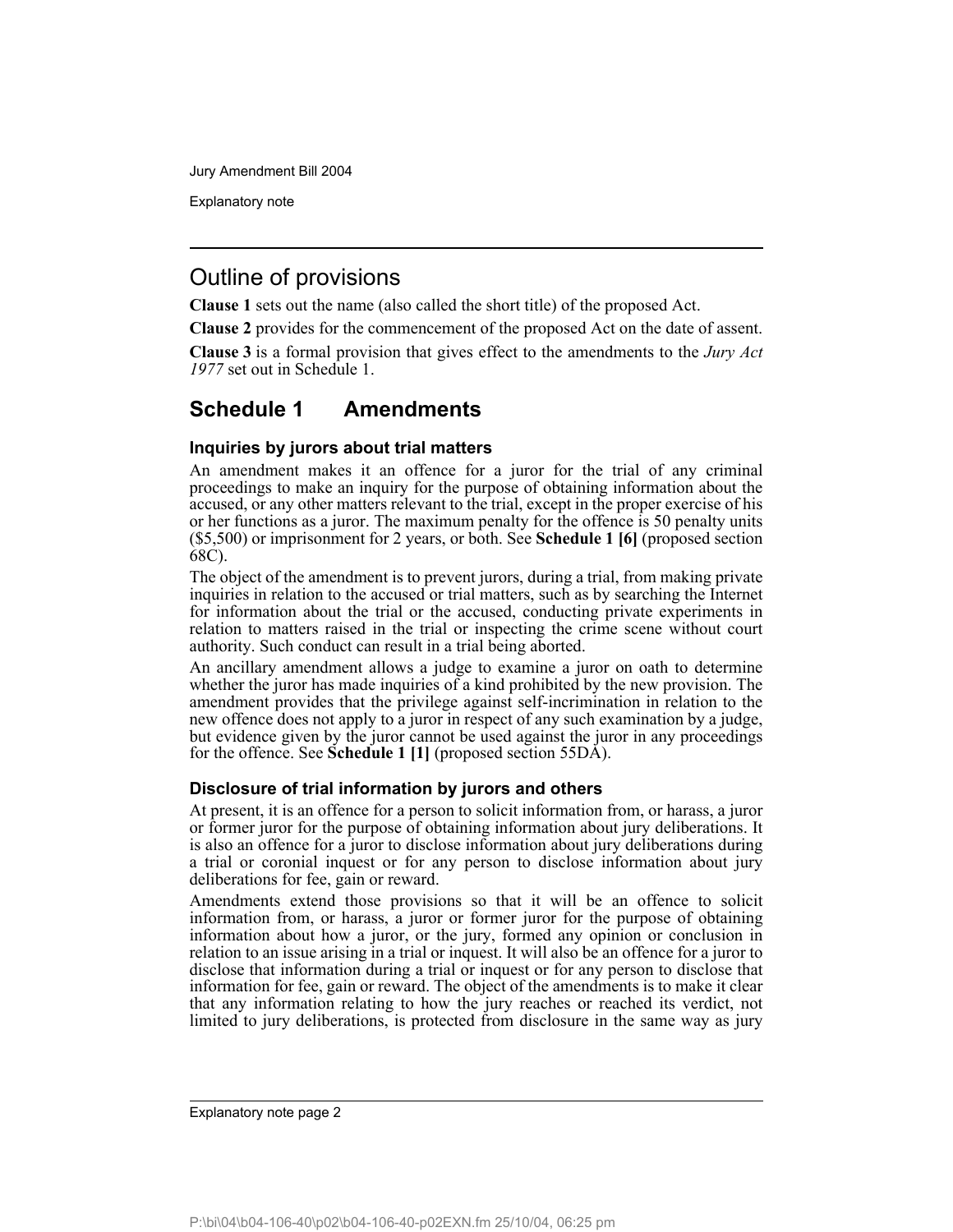Explanatory note

deliberations. The provisions do not prevent law enforcement authorities from soliciting information about those matters. See **Schedule 1 [2] and [4]**.

Consequential amendments make it clear that the new provisions do not prevent discussions between jurors during a trial or inquest. See **Schedule 1 [3] and [5]**.

#### **Inquiries by sheriff**

An amendment confers power on the sheriff to conduct an investigation into any suspected improper conduct by a jury member or members in a criminal trial. Such an investigation may be conducted if there is reason to suspect that the verdict of the jury may be, or may have been, affected because of improper conduct. The investigation may be carried out only with the consent of or at the request of the Supreme Court or the District Court. Provisions of the *Evidence Act 1995*, which require persons who are questioned in respect of suspected offences to be cautioned that answers given may be used in evidence, will apply in relation to any questioning conducted by the sheriff for the purpose of an investigation. See **Schedule 1 [7]**.

#### **Other amendments**

The amendments also provide for savings and transitional matters. See **Schedule 1 [8] and [9]**.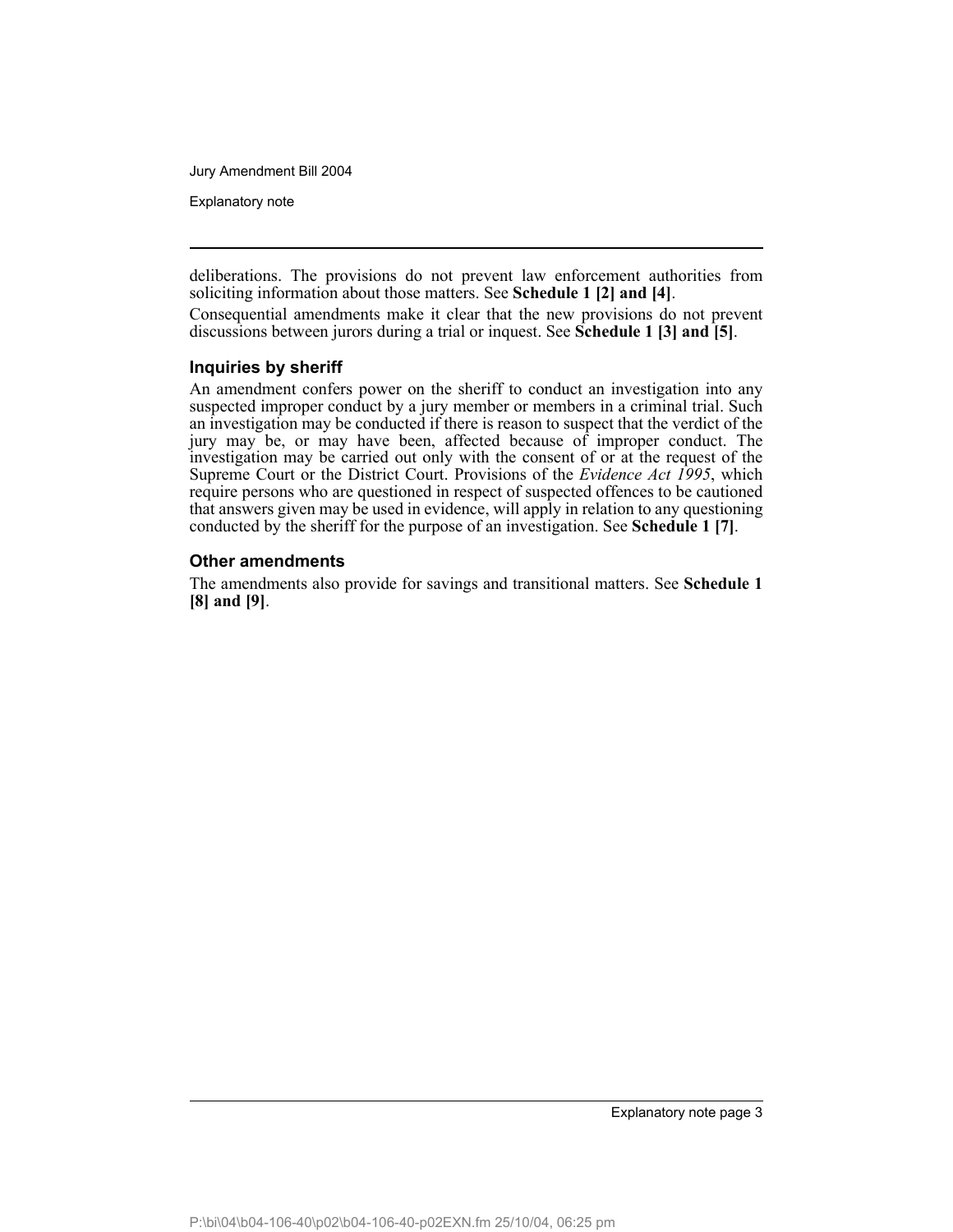Explanatory note

Explanatory note page 4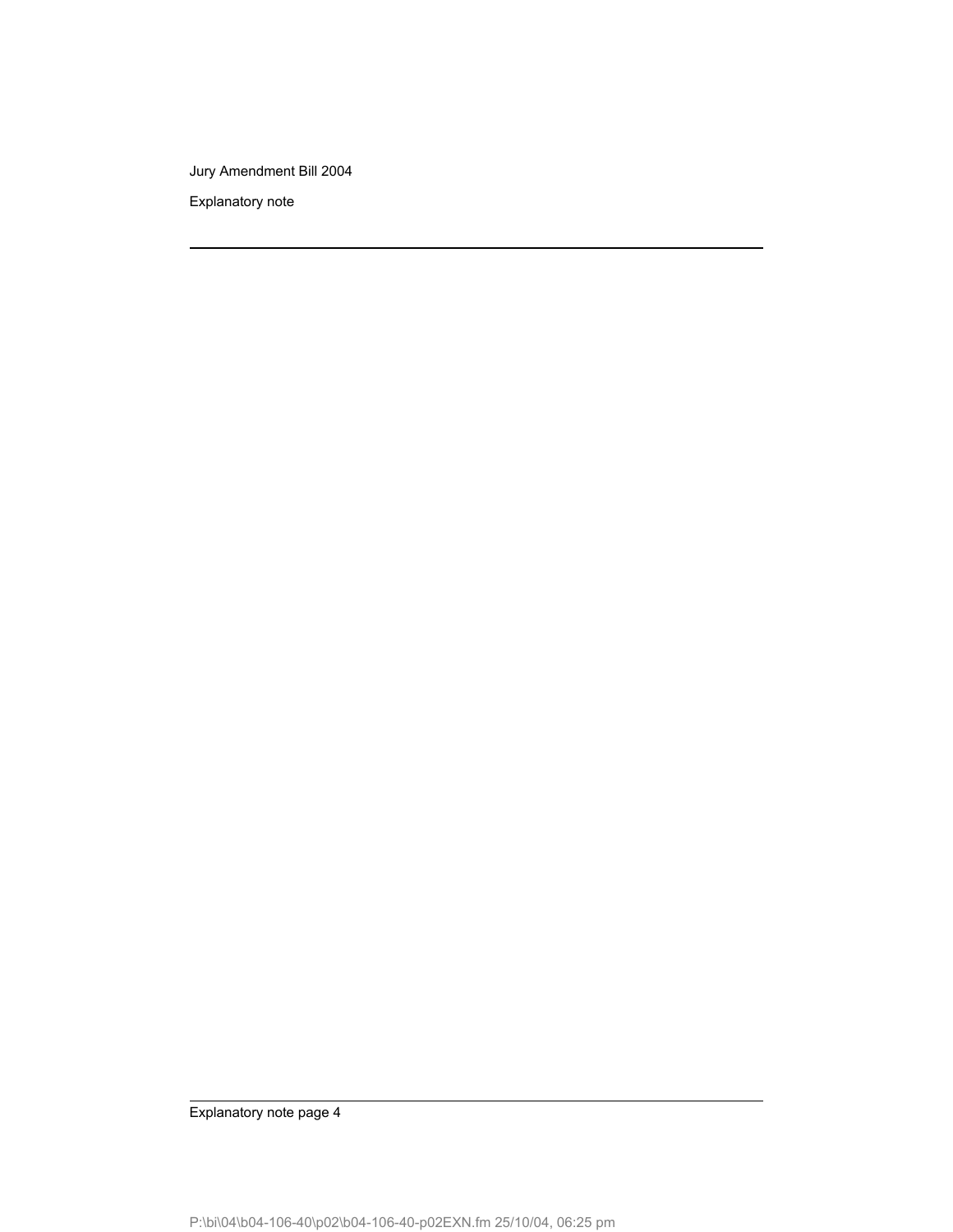First print



New South Wales

# **Jury Amendment Bill 2004**

## **Contents**

|   |                                  | Page |
|---|----------------------------------|------|
|   | Name of Act                      |      |
|   | 2 Commencement                   |      |
| 3 | Amendment of Jury Act 1977 No 18 |      |
|   | Schedule 1 Amendments            |      |
|   |                                  |      |

b04-106-40.p02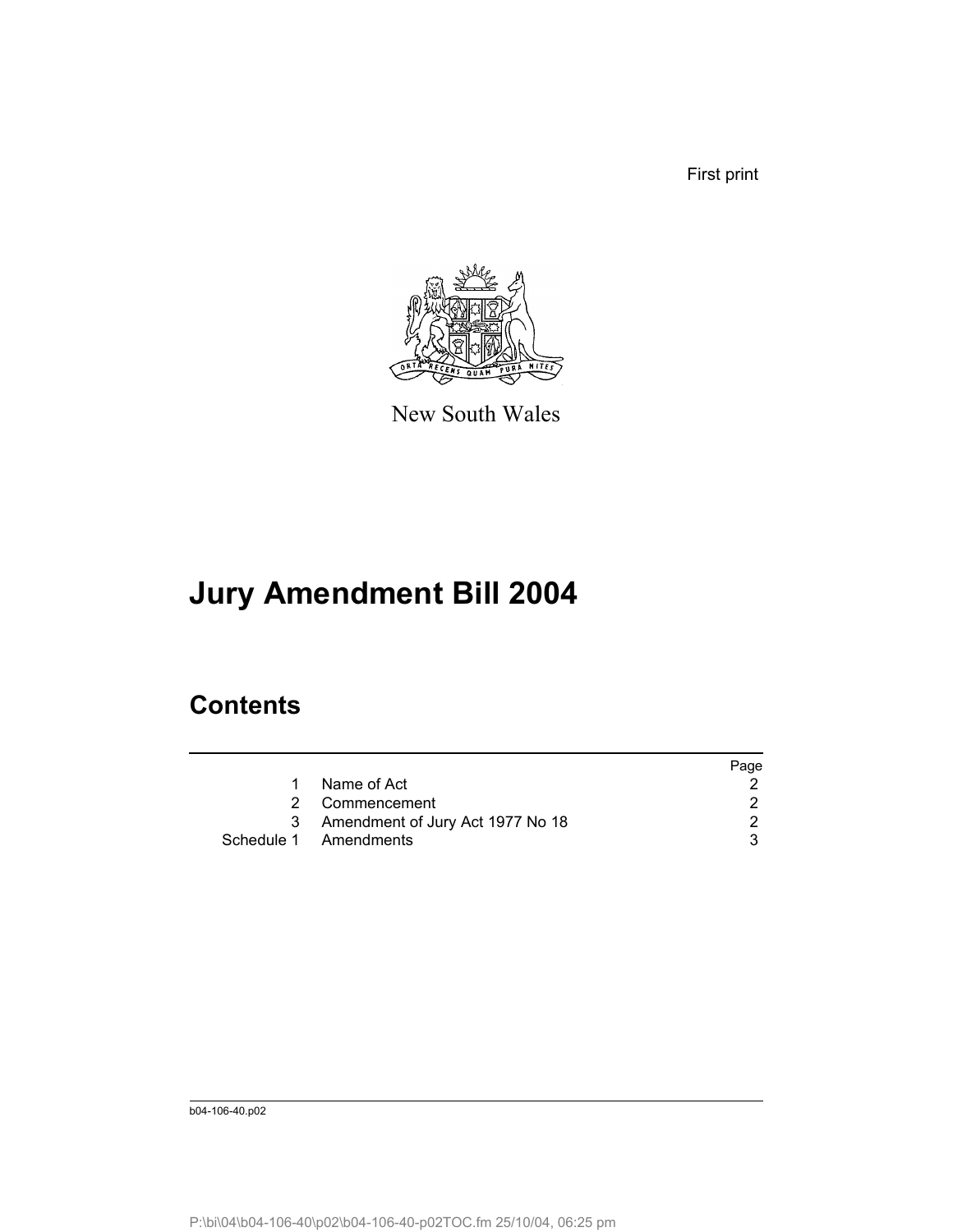**Contents** 

Page

Contents page 2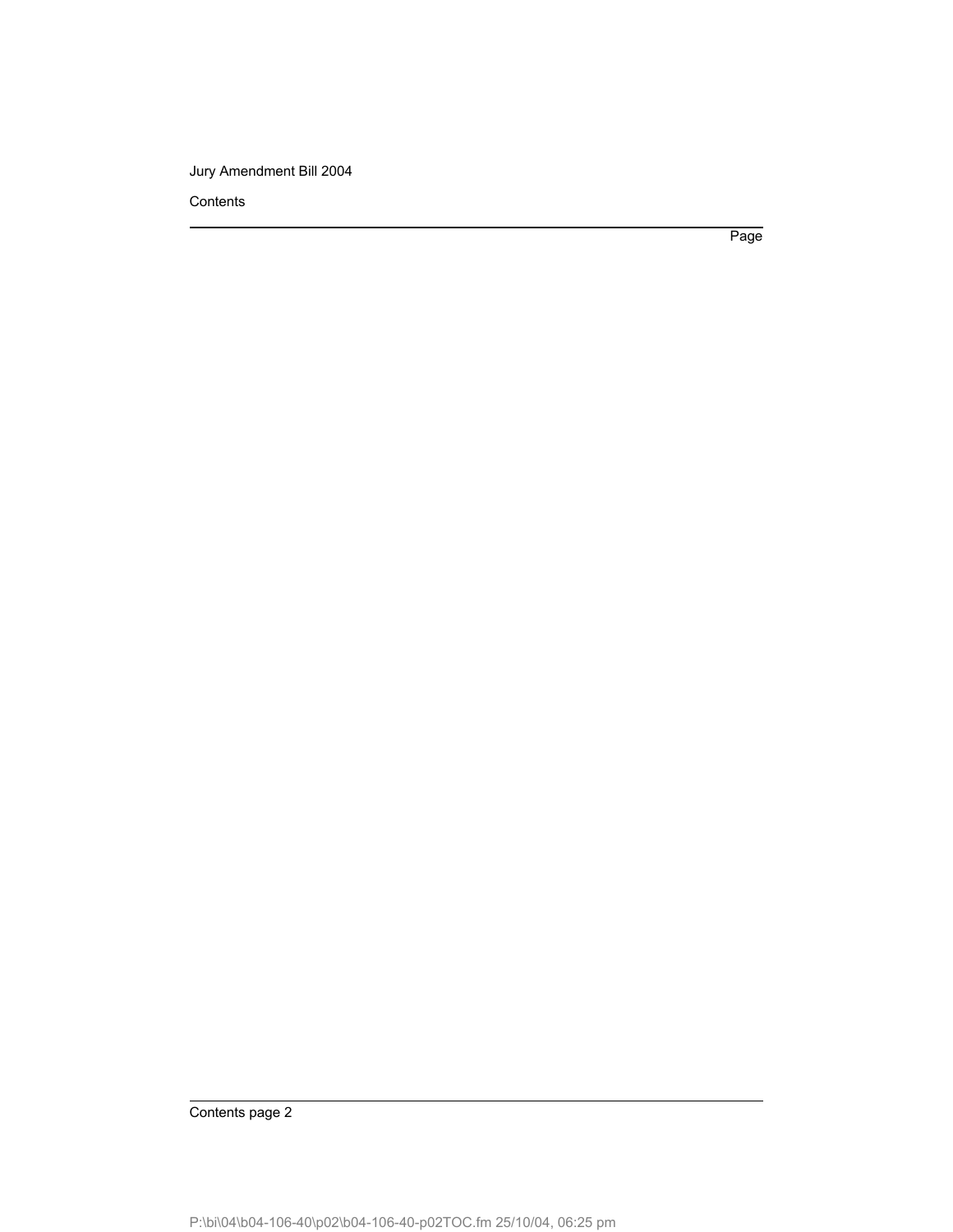

New South Wales

# **Jury Amendment Bill 2004**

No , 2004

### **A Bill for**

An Act to amend the *Jury Act 1977* to prohibit improper inquiries by jurors and the disclosure of information by jurors; and for other purposes.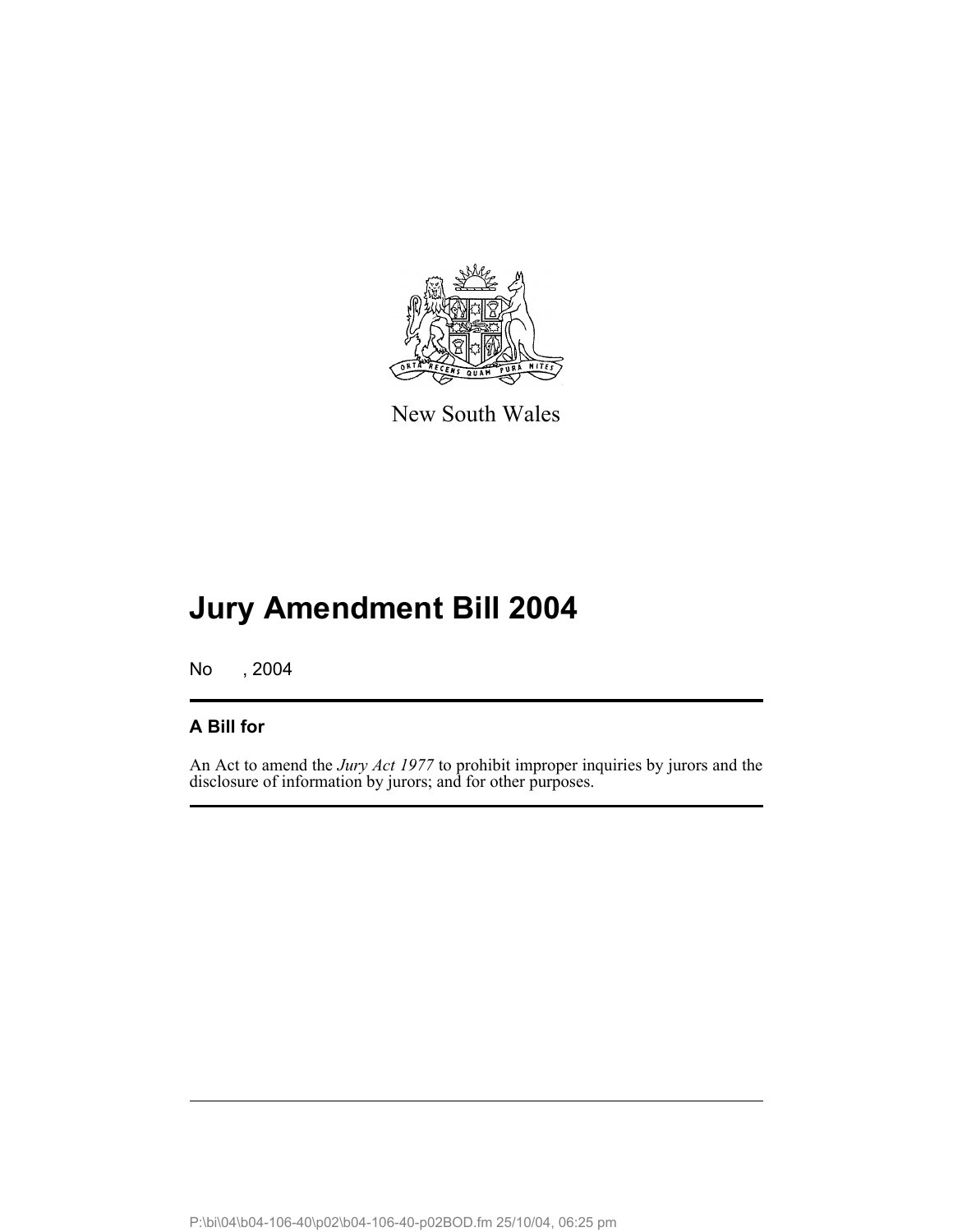Clause 1 Jury Amendment Bill 2004

| The Legislature of New South Wales enacts: |                                                               |   |
|--------------------------------------------|---------------------------------------------------------------|---|
|                                            | Name of Act                                                   | 2 |
|                                            | This Act is the Jury Amendment Act 2004.                      | 3 |
|                                            | <b>Commencement</b>                                           | 4 |
|                                            | This Act commences on the date of assent.                     | 5 |
| 3                                          | Amendment of Jury Act 1977 No 18                              | 6 |
|                                            | The <i>Jury Act 1977</i> is amended as set out in Schedule 1. | 7 |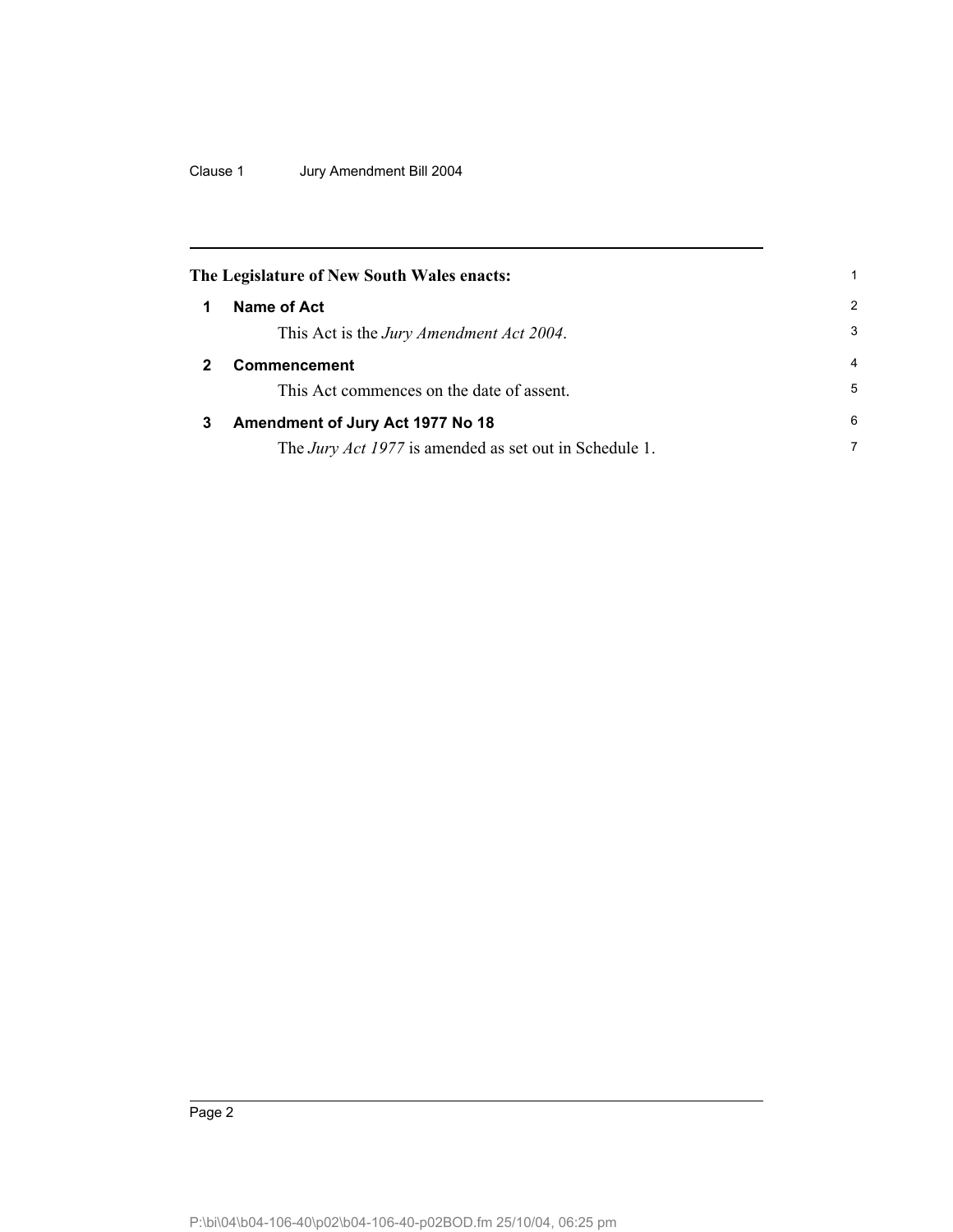Amendments **Amendments** Schedule 1

1

### **Schedule 1 Amendments** (Section 3) **[1] Section 55DA** Insert after section 55D: **55DA Examination of juror—juror making private inquiries about trial matters** (1) A judge may examine a juror on oath to determine whether a juror has engaged in any conduct that may constitute a contravention of section 68C. (2) A juror is not excused from a requirement to give evidence on such an examination on the ground that the evidence may tend to prove that the juror has committed an offence against section 68C. (3) However, if the judge is satisfied, after the evidence has been given, that the evidence may tend to prove that the juror has committed an offence against section 68C, the judge is to cause the juror to be given a certificate under this section in respect of the evidence. (4) In any proceedings for an offence against section 68C, evidence given by a person in respect of which a certificate under this section has been given cannot be used against the person. **[2] Section 68A Soliciting information from or harassing jurors or former jurors** Omit section 68A (1). Insert instead: (1) A person must not solicit information from, or harass, a juror or former juror for the purpose of obtaining information about: (a) the deliberations of a jury, or (b) how a juror, or the jury, formed any opinion or conclusion in relation to an issue arising in a trial or coronial inquest. Maximum penalty on indictment: imprisonment for 7 years. **[3] Section 68A (4A)** Insert after section 68A (4):

(4A) Subsection (1) does not prohibit a juror from soliciting information from another member of the jury during a trial or coronial inquest.

Page 3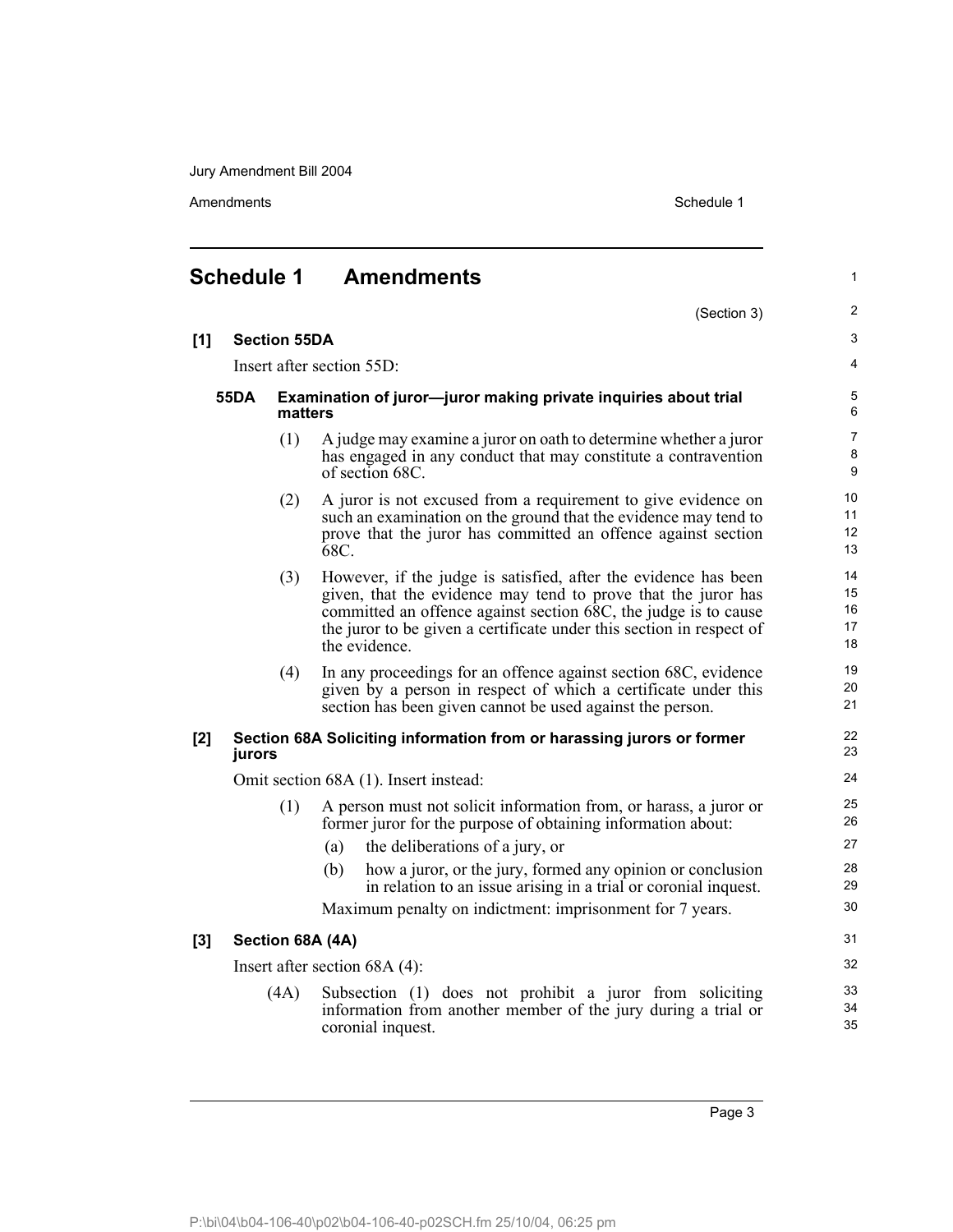Schedule 1 Amendments

| [4] |     |                    | Section 68B Disclosure of information by jurors etc                                                                                                                                                                                                     | 1                     |
|-----|-----|--------------------|---------------------------------------------------------------------------------------------------------------------------------------------------------------------------------------------------------------------------------------------------------|-----------------------|
|     |     |                    | Omit section 68B (1) and (2). Insert instead:                                                                                                                                                                                                           | $\overline{c}$        |
|     |     | (1)                | A juror must not, except with the consent of or at the request of<br>the judge or coroner, wilfully disclose to any person during the<br>trial or coronial inquest information about:                                                                   | $\mathsf 3$<br>4<br>5 |
|     |     |                    | the deliberations of the jury, or<br>(a)                                                                                                                                                                                                                | $\,6$                 |
|     |     |                    | how a juror, or the jury, formed any opinion or conclusion<br>(b)<br>in relation to an issue arising in the trial or coronial inquest.                                                                                                                  | 7<br>8                |
|     |     |                    | Maximum penalty: 20 penalty units.                                                                                                                                                                                                                      | 9                     |
|     |     | (2)                | A person (including a juror or former juror) must not, for a fee,<br>gain or reward, disclose or offer to disclose to any person<br>information about:                                                                                                  | 10<br>11<br>12        |
|     |     |                    | the deliberations of a jury, or<br>(a)                                                                                                                                                                                                                  | 13                    |
|     |     |                    | how a juror, or a jury, formed any opinion or conclusion in<br>(b)<br>relation to an issue arising in a trial or coronial inquest.                                                                                                                      | 14<br>15              |
|     |     |                    | Maximum penalty: 50 penalty units.                                                                                                                                                                                                                      | 16                    |
| [5] |     | Section 68B (4)    |                                                                                                                                                                                                                                                         | 17                    |
|     |     |                    | Insert after section $68B(3)$ :                                                                                                                                                                                                                         | 18                    |
|     |     | (4)                | Subsection (1) does not prohibit a juror from disclosing<br>information to another member of the jury during a trial or<br>coronial inquest.                                                                                                            | 19<br>20<br>21        |
| [6] |     | <b>Section 68C</b> |                                                                                                                                                                                                                                                         | 22                    |
|     |     |                    | Insert after section 68B:                                                                                                                                                                                                                               | 23                    |
|     | 68C |                    | Inquiries by juror about trial matters prohibited                                                                                                                                                                                                       | 24                    |
|     |     | (1)                | A juror for the trial of any criminal proceedings must not make<br>an inquiry for the purpose of obtaining information about the<br>accused, or any matters relevant to the trial, except in the proper<br>exercise of his or her functions as a juror. | 25<br>26<br>27<br>28  |
|     |     |                    | Maximum penalty: 50 penalty units or imprisonment for 2 years,<br>or both.                                                                                                                                                                              | 29<br>30              |
|     |     | (2)                | This section applies in respect of a juror from the time the juror<br>is sworn in as a juror and until the juror, or the jury of which the<br>juror is a member, is discharged by the court having conduct of<br>the proceedings.                       | 31<br>32<br>33<br>34  |
|     |     |                    |                                                                                                                                                                                                                                                         |                       |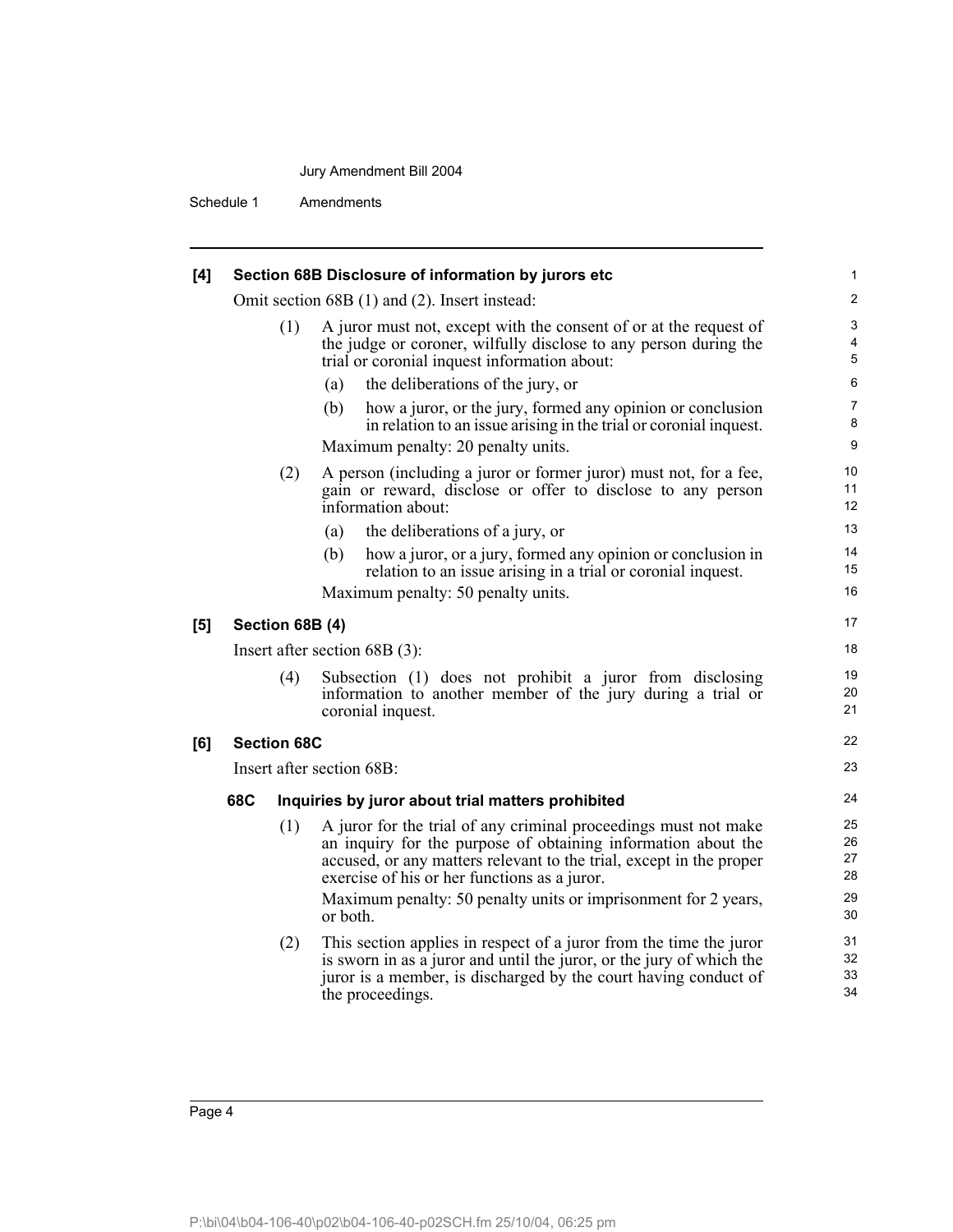#### Amendments Schedule 1

**[7] Section 73A**

|            | (3)                | This section does not prohibit a juror:                                                                                                                                                                                                                                                                                                                                                              | 1                                              |
|------------|--------------------|------------------------------------------------------------------------------------------------------------------------------------------------------------------------------------------------------------------------------------------------------------------------------------------------------------------------------------------------------------------------------------------------------|------------------------------------------------|
|            |                    | from making an inquiry of the court, or of another member<br>(a)<br>of the jury, in the proper exercise of his or her functions as<br>a juror, or                                                                                                                                                                                                                                                    | $\overline{2}$<br>3<br>$\overline{\mathbf{4}}$ |
|            |                    | from making an inquiry authorised by the court.<br>(b)                                                                                                                                                                                                                                                                                                                                               | 5                                              |
|            | (4)                | Anything done by a juror in contravention of a direction given to<br>the jury by the judge in the criminal proceedings is not a proper<br>exercise by the juror of his or her functions as a juror.                                                                                                                                                                                                  | 6<br>7<br>8                                    |
|            | (5)                | For the purpose of this section, <i>making an inquiry</i> includes the<br>following:                                                                                                                                                                                                                                                                                                                 | 9<br>10                                        |
|            |                    | asking a question of any person,<br>(a)                                                                                                                                                                                                                                                                                                                                                              | 11                                             |
|            |                    | (b)<br>conducting any research, for example, by searching an<br>electronic database for information (such as by using the<br>Internet),                                                                                                                                                                                                                                                              | 12<br>13<br>14                                 |
|            |                    | viewing or inspecting any place or object,<br>(c)                                                                                                                                                                                                                                                                                                                                                    | 15                                             |
|            |                    | (d)<br>conducting an experiment,                                                                                                                                                                                                                                                                                                                                                                     | 16                                             |
|            |                    | (e)<br>causing someone else to make an inquiry.                                                                                                                                                                                                                                                                                                                                                      | 17                                             |
|            | <b>Section 73A</b> |                                                                                                                                                                                                                                                                                                                                                                                                      | 18                                             |
|            |                    | Insert after section 73:                                                                                                                                                                                                                                                                                                                                                                             | 19                                             |
| <b>73A</b> |                    | Investigation by sheriff of jury irregularities                                                                                                                                                                                                                                                                                                                                                      | 20                                             |
|            | (1)                | If there is reason to suspect that the verdict of a jury in a trial of<br>any criminal proceedings may be, or may have been, affected<br>because of improper conduct by a member or members of the<br>jury, the sheriff may, with the consent of or at the request of the<br>Supreme Court or District Court, investigate the matter and<br>report to the court on the outcome of the investigation. | 21<br>22<br>23<br>24<br>25<br>26               |
|            | (2)                | Section 68A (1) does not prohibit the sheriff from soliciting<br>information from a juror or former juror for the purpose of<br>conducting such an investigation.                                                                                                                                                                                                                                    | 27<br>28<br>29                                 |
|            | (3)                | Section 68B (1) does not prohibit a juror from disclosing<br>information to the sheriff in connection with such an<br>investigation.                                                                                                                                                                                                                                                                 | 30<br>31<br>32                                 |
|            | (4)                | Section 139 (2) of the <i>Evidence Act 1995</i> applies in relation to<br>any questioning conducted by the sheriff for the purpose of an<br>investigation under this section (in the same way as it applies to<br>official questioning by an investigating official).                                                                                                                                | 33<br>34<br>35<br>36                           |